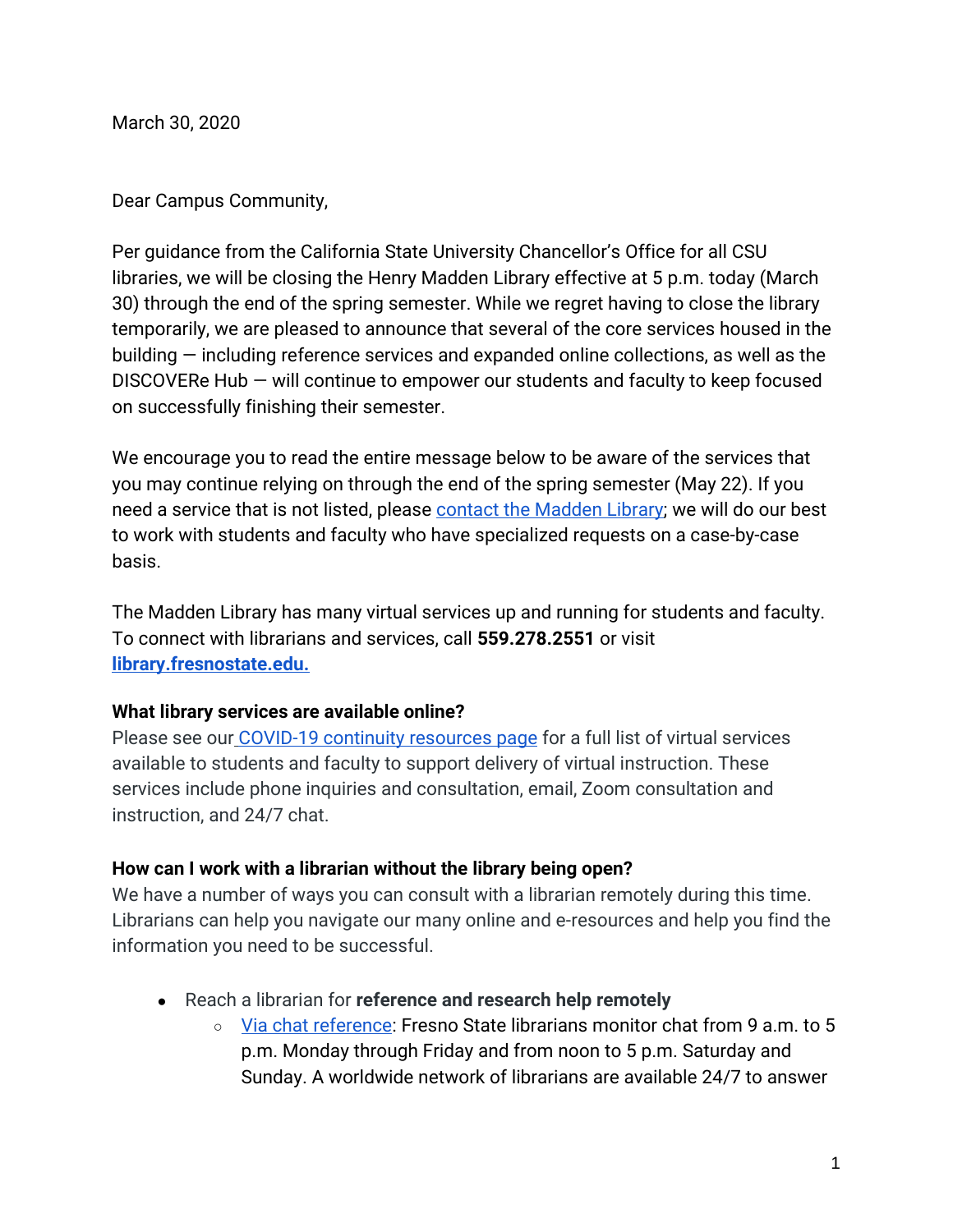your questions and help find online resources.

- Via phone: 559.278.2551 to reach a librarian who can help you from 9 a.m. to 5 p.m. Monday through Friday and noon to 5 p.m. Saturday and Sunday.
- Via Email: emailref@mail.fresnostate.edu.
- O[r,](https://library.fresnostate.edu/about/people/subject-librarians) contact your subject librarian directly.
- To reach **Madden Library circulation directly about due dates or other questions:**
	- $\circ$  Due dates for books will be adjusted to Aug. 31, 2020, and due dates for other materials have also been extended. No fines will be assessed for overdue items during this period.
	- Email: HMLCIRCULATION@listserv.csufresno.edu.

### **What if I need a textbook from the course reserves in the library?**

If you are in need of a textbook but unable to purchase, many online versions of textbooks and other books have been made available to students and faculty **for free** during this time. Please consult our [LibGuide regarding free course resources](https://guides.library.fresnostate.edu/covid-19/library) to see if your book is available from one of the outlets listed. (This page is being updated frequently with new information about course reserves and free resources.) There is also a form you can fill out to ask for help from a librarian to find your textbook or any [other book you may need.](https://docs.google.com/forms/d/e/1FAIpQLSemglj4iOcp2rO72pUH4bPg30ftxofbzXGTbFJq38I8l_O4MA/viewform)

If a free, online alternative is not available to you, [email your subject librarian](https://library.fresnostate.edu/about/people/subject-librarians) who can work with you and your instructor to find solutions.

## **What if I need to check out a book or other materials?**

Some library resources are not available during this period. Because the library is closed, we can provide access to print books only by appointment and on a limited basis to support virtual instruction. Most of our technology lending collection of laptops, cameras, etc., have already been checked out to students, so Technology Lending is closed. If you need assistance, contact circulation [via email,](mailto:HMLCIRCULATION@listserv.csufresno.edu) and we will do what we can to help.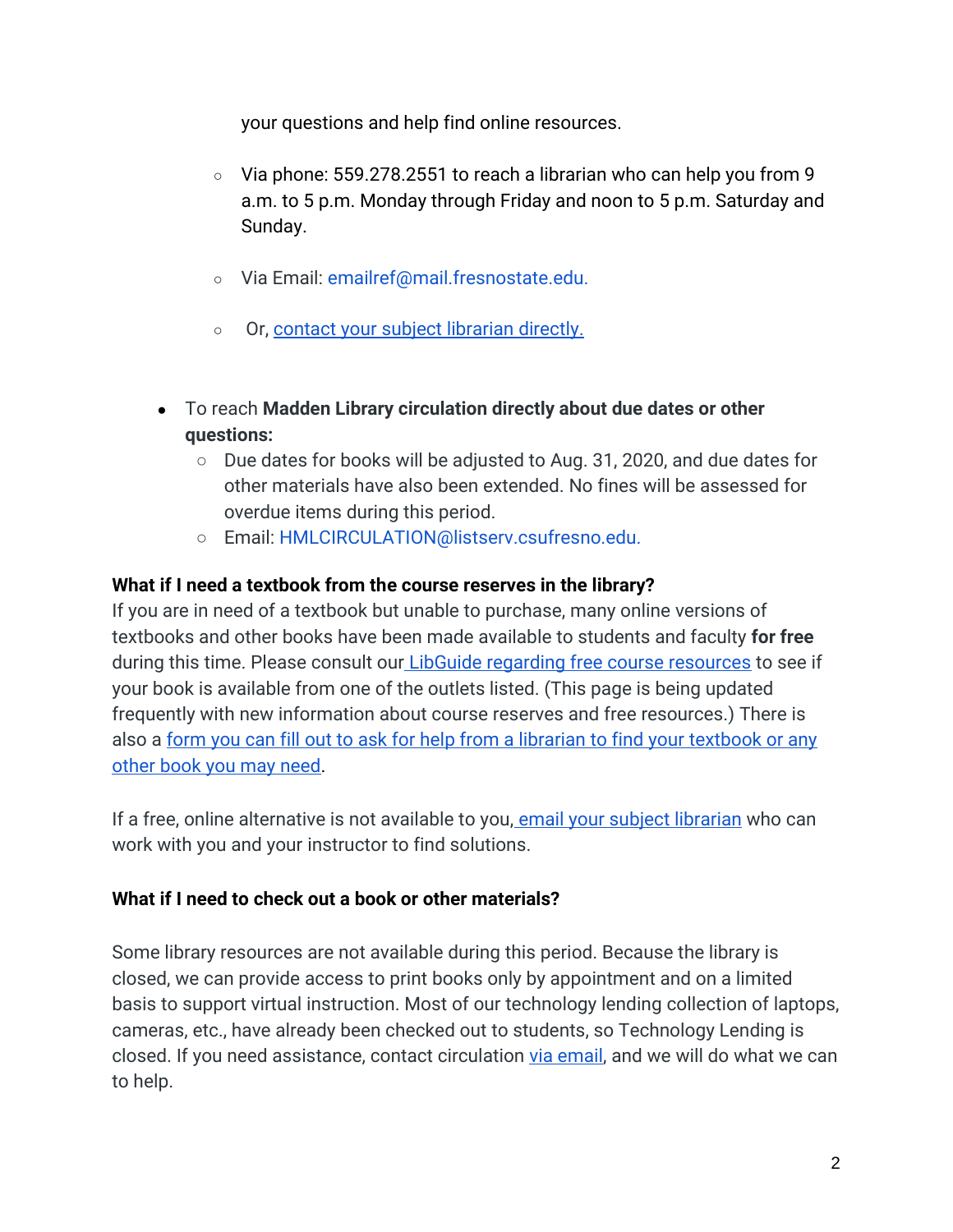## **What about the other services housed in the library?**

Our [Patron Connect page](https://library.fresnostate.edu/service/patron-connect) has the contact info to other services housed in the library, including DISCOVERe, Center for Faculty Excellence, Services for Students with Disabilities and more. Please contact these services directly to find out about times and appointments.

# **What about iPads, mobile high-speed internet hotspots, DISCOVERe and technology support for students?**

Appointments for equipment pickup  $-$  iPads and mobile high-speed internet hotspots

● To request a device (subject to availability) or to pick up a reserved device, visit the website to make an appointment:

[https://devicereservation.as.me/schedule.php?calendarID=676474.](https://devicereservation.as.me/schedule.php?calendarID=676474)

- Hours: 10 a.m. to 5 p.m., Monday through Friday (week of March 30  $-$  April 3)
- At your scheduled appointment time, proceed to the main entrance of the McKee [Fisk](https://www.fresnostate.edu/map/) [building,](https://www.fresnostate.edu/map/) where the temporary pop-up DISCOVERe Hub will be located outside the front doors of the building, under a large canopy.
	- Once you arrive, you will meet one of our DISCOVERe guides who will provide you with the device you had requested (hotspot or iPad).
	- Please respect social-distancing guidelines by remaining 6 feet apart, when possible.
- To contact the DISCOVERe Hub to modify or cancel an appointment, or if you are unable to locate the McKee Fisk building where we are temporarily located, contact us at 559.278.1812 or by email at [discovere@mail.fresnostate.edu.](mailto:discovere@mail.fresnostate.edu)
- Beginning the week of April 6 through the end of the spring semester, students who need assistance should first schedule an appointment by phone 559.278.1812 or by email at [discovere@mail.fresnostate.edu.](mailto:discovere@mail.fresnostate.edu)

Technical Support for students

- Remote student-support options
	- $\circ$  Hours: 10 a.m. to 5 p.m., Monday through Friday.
	- Zoom: [https://fresnostate.zoom.us/j/288368243.](https://fresnostate.zoom.us/j/288368243)
	- Phone: 559.278.1812.

# **What if I need to print documents?**

Limited printing through our pay-for-print system is available to students for educational purposes only at the Student Housing office computer lab (Atrium building), from 8 a.m. to 5 p.m., Monday through Friday. For more information, please contact the